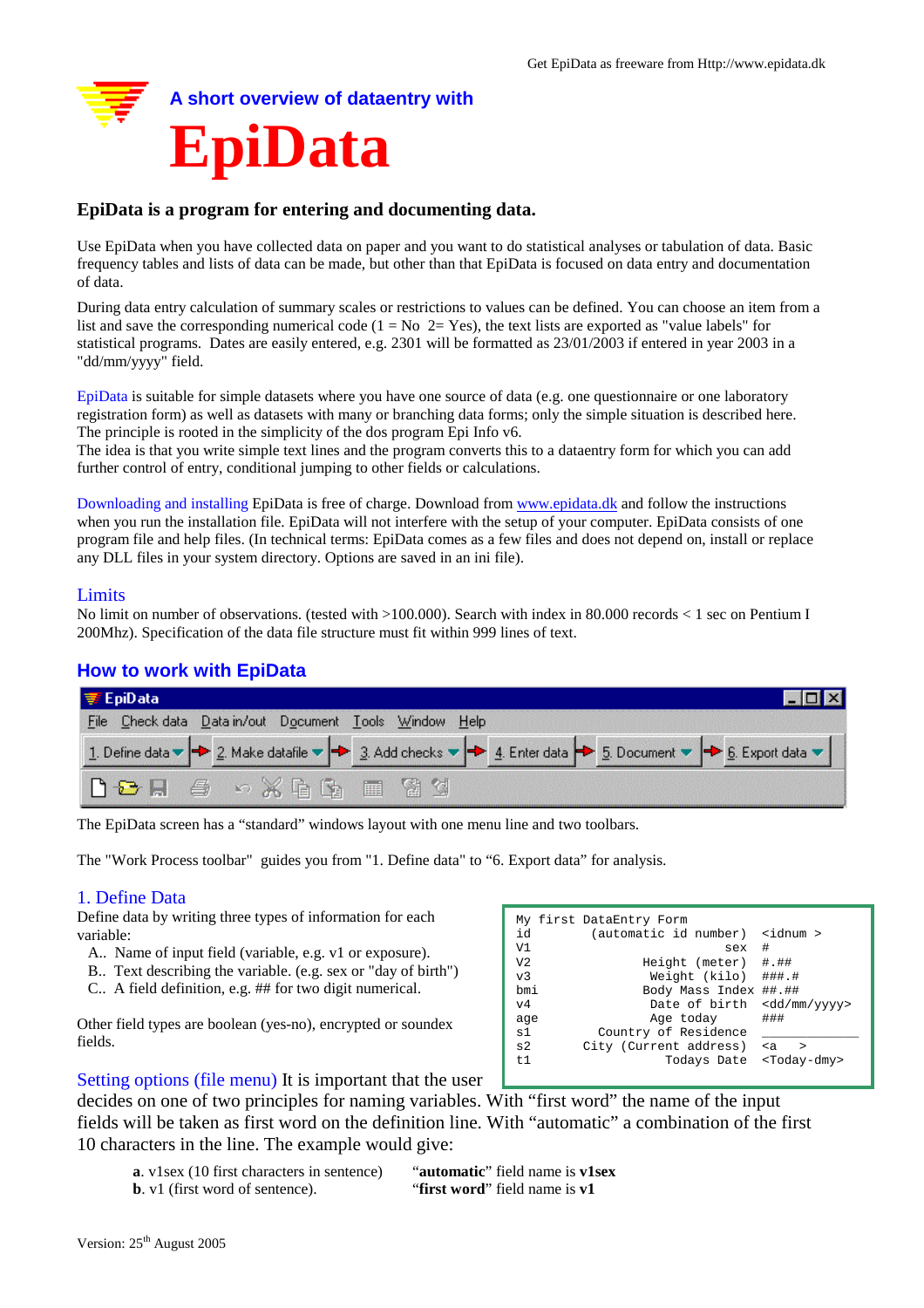Other options: e.g. colour of background and fields, line height etc.Users of e.g. Stata or SPSS should use the "first word" principle; field names will be variable names. Users of Stata should choose lowercase field names. 2. Make datafile.

After writing the defintion you can preview your dataform or create the actual data file.

### 3. Add/Revise Checks - at Entry of Data

A strong part of EpiData is the possibility to **specify rules and calculations during** dataentry.

- Restrict dataentry to certain values and give text descriptions to the numerical codes entered.
- Specify sequence of dataentry E.g. fill out certain questions for males only, **(jumps)**
- Apply calculations during dataentry. E.g. age at visit based on date of visit and date of birth. But typically most calculations are done at the analysis stage.
- Help messages and other extended definitions of computations, if .. then ...endif structures. (See examples installed with EpiData, or get further examples from www.epidata.dk/examples.php).

When you start the "add/revise" part a new screen appears: At the top the variable name (v8) is shown. below that the label (Rigidfix)and the variable type (number). Following this the definition blocks:

**Range, Legal** defines which data can be entered.

**Jumps** specifies where to go to after entry

(here on value 1 jump to field  $v10$ )

- **Must enter:** If set to Yes a value must be given. (otherwise leaving the field blank is accepted)
- **Repeat:** Repeat value from previous record, e.g. if data are from groups a value will repeat until next group. The value can still be changed.

**Value label:** For categorical data this defines the meaning of the values. E.g. 1=man 2=women. The values are edited via the "+". The drop-down list lets you pick an existing label definition.

**Edit:** Many other aspects can be defined here as "free hand" editing for this field. See the collection of commands in the help file.

**Save:** Save current definitions.

| lv8                 |                  |       |  |  |
|---------------------|------------------|-------|--|--|
| Rigidfix:<br>Number |                  |       |  |  |
| Range, Legal        | 1-8,99           |       |  |  |
| Jumps               | 1 > 10           |       |  |  |
| Must enter          | Yes              |       |  |  |
| Repeat              | No               |       |  |  |
| Value label         | label_v8rigidfix |       |  |  |
|                     |                  |       |  |  |
| Save                | Edit             | Close |  |  |

In the example both **Range,Legal** and **Value labels** are defined. In a typical dataentry this would not be the case. Only one of them would be used.

# 4. Enter Data

Open the file and enter, add or search data. The blue explanatory text to the right of the input fields is added by EpiData after entry of data based on labels in check file. An example of calculated fields is the Body mass index and age.

Files saved:

- **A.** Dataform definition file. E.g. **first.qes**
- **B.** Actual datafile containing the data. E.g. **first.rec**.
- **C.** A file with the defined checks. E.g. **first.chk**
- **D.** Supplementary files, e.g. **first.not** with notes taken during data entry or **first.log** with documentation.

| EpiData - [first.rec]    |                                                                                                                           |           |
|--------------------------|---------------------------------------------------------------------------------------------------------------------------|-----------|
| <u>File Goto W</u> indow | Help                                                                                                                      | -15       |
| ID                       | (automatic id number)                                                                                                     |           |
| U1                       | 2<br><b>SPX</b><br>Female                                                                                                 |           |
| U <sub>2</sub>           | 1.75<br>Height (meter)                                                                                                    |           |
| UЗ                       | 67.0<br>Weight (kilo)                                                                                                     |           |
| BMI                      | 21.88<br>Body Mass Index                                                                                                  |           |
| U4                       | 12/12/1956<br>Date of birth                                                                                               |           |
| AGE                      | 44<br>Age today                                                                                                           |           |
| S1                       | Denmark<br>Country of Residence                                                                                           |           |
| S2                       | <b>OD</b><br>City (Current address)<br><b>Odense</b>                                                                      |           |
| T <sub>1</sub>           | 27/01/2001<br>Todays Date                                                                                                 |           |
| <b>Filling</b> 1/2*      | $\blacktriangleright$ $\blacktriangleright$ $\blacktriangleright$ $\blacktriangleright$ $\blacktriangleright$<br>$id = 1$ |           |
| V1                       | Integer: Press + or F9 to see legal values                                                                                | Length: 1 |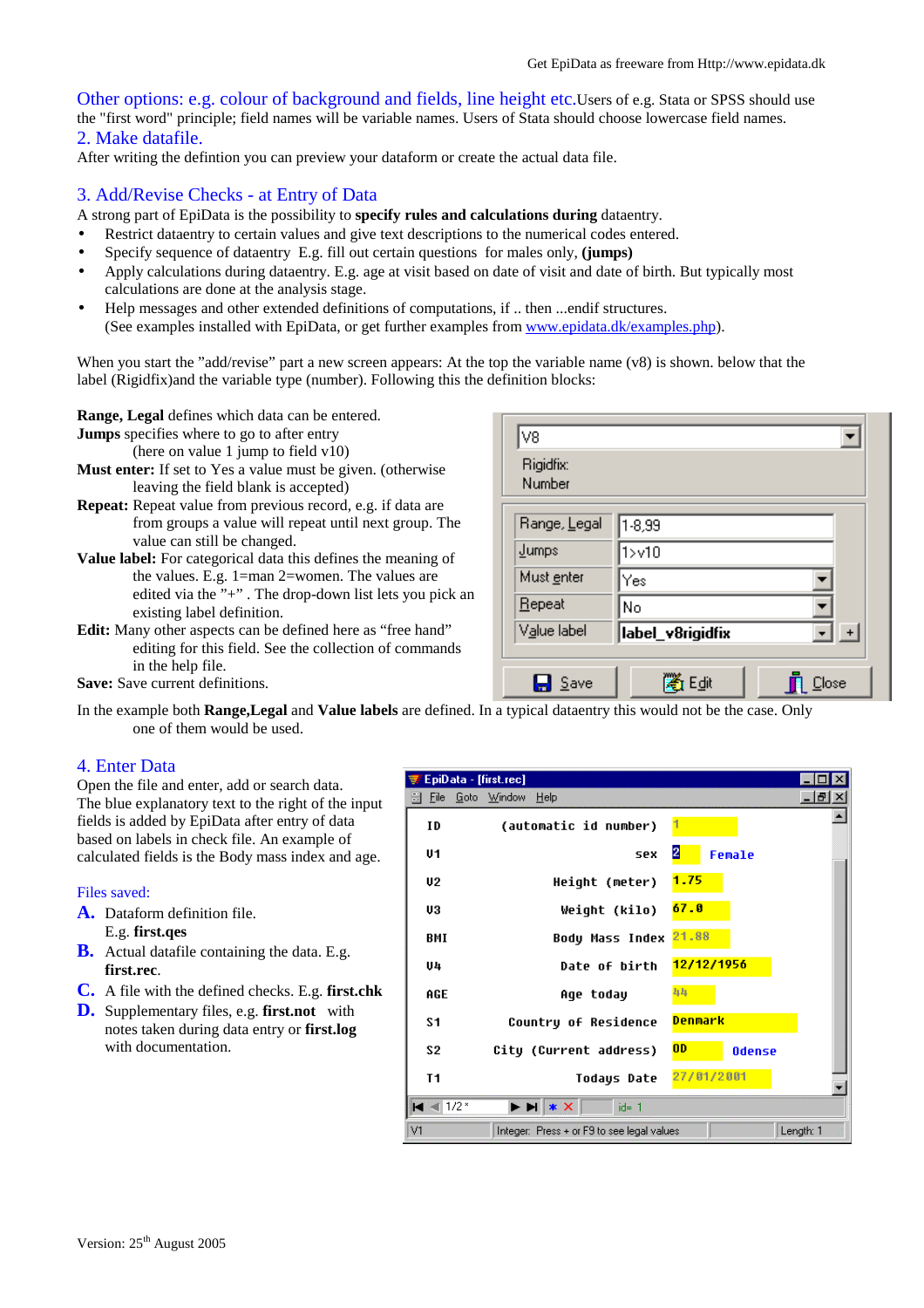#### 5. Document Data

After creating the datafile you can document file structure. An example (part of *first.rec)* is:

```
DATAFILE: C:\data\first.rec
Filelabel: My first test datafile is an example
Filesize: 612 bytes
Last revision: 28. Jan 2001 12:14
Number of fields: 7
Number of records: 0
Checks applied: Yes (Last revision 28. Jan 2001 12:02)
Fields in datafile:
No. Name Variable label Fieldtype Width Checks Value labels
 ---------------------------------------------------------------------------------------
                     1D-number 6
 2 v1 sex Integer 1 sex
                                                         1: Male
                                                         2: Female
                                                         9: Unknown
 3 v2 Height (meter) Fixed number 4:2 Legal: 0.0-2.30,9
 6 v4 Date of birth Date (dmy) 10
      (other fields omitted)
```
And after entering data you may list values for some or all records or you could view the data with or without labels in a spreadsheet like window (Try Ctrl+Alt+V).

| Observation 1 |            |    |         |    |            |  |
|---------------|------------|----|---------|----|------------|--|
| ıd            |            | vl | Male    | v2 | 1.92       |  |
| $_{\rm V4}$   | 12/12/1945 | sl | denmark | s2 | Copenhagen |  |

A "codebook" can include raw frequency tables. (example not based on first.rec file)

```
v2 ------------------------------------------------------------------------- Sex
                 type: Integer
         value labels: sex
          range/legal: 1-2,2
             missing: 0/25
                 range: [1,2]
         unique values: 2
            tabulation: Freq. Pct. Value Label
                            11 44.0 1 Male
                            14 56.0 2 Female
v3 ------------------------------------------------------------------------ Temp
                  type: Floating point
           range/legal: 36.00-40.00
               missing: 0/25
                 range: [36.00,37.50]
         unique values: 12
                mean: 36,84
             std. dev: 0,37
```
6. Analyse with EpiData Analysis or export for special analysis and securing data.

Export the data for special analysis or backup all files associated with a data set to a selected user defined backup folder. You can analyse data directly with EpiData Analysis (avaialable autumn 2005) or When exporting data to Stata you should select export's lowercase option.

As part of the tool menu you can also create zip file compatible archives with optional encryption. The encryption applies AES/Rijndael strong encryption approved by many data authorities.

Please note that there is **no** way to retrieve a password if you forget it.